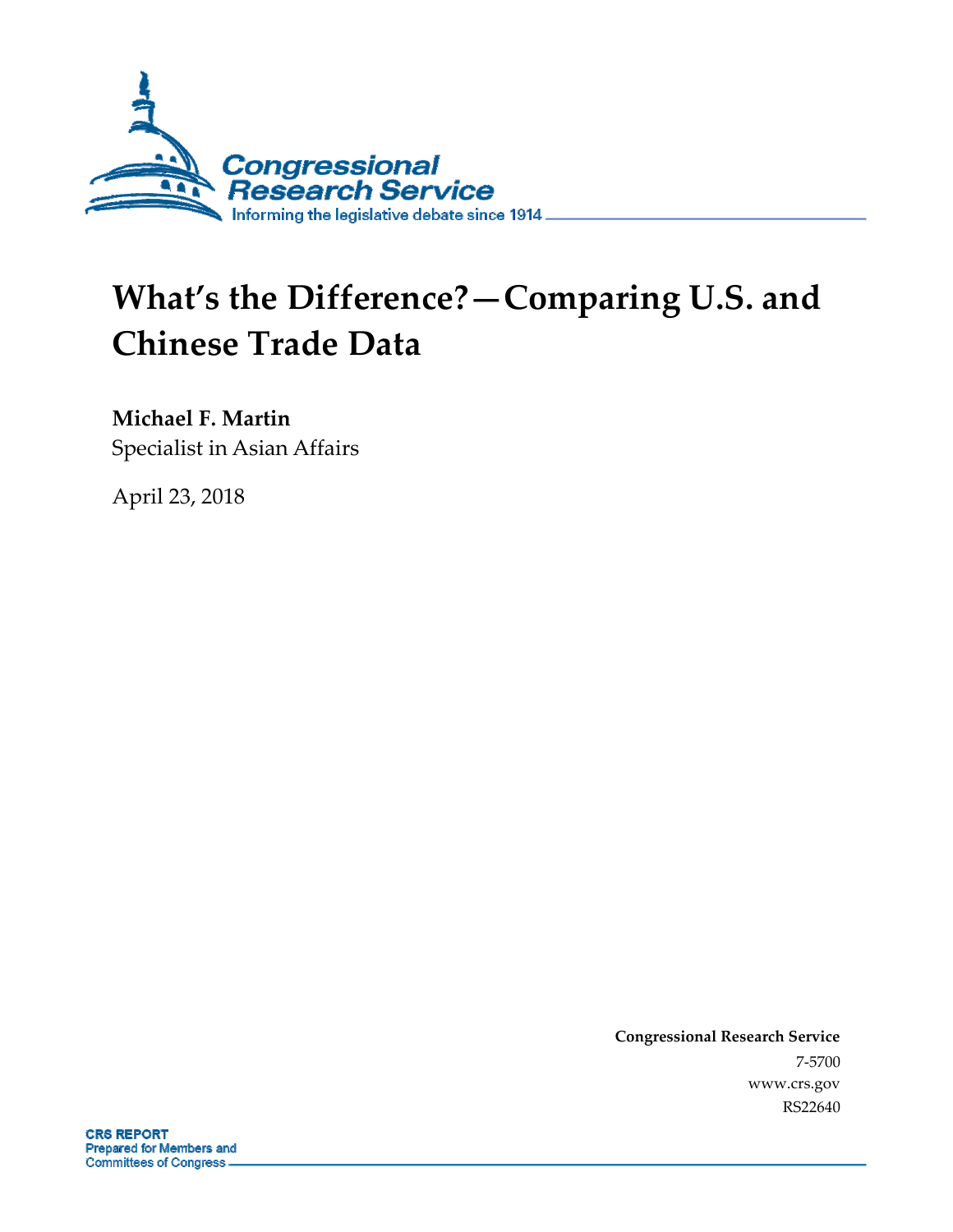### **Summary**

The size of the U.S. bilateral trade deficit with China has been and continues to be an important issue in bilateral trade relations. President Trump and some Members of Congress view the deficit as a sign of unfair economic policies in China. The Trump Administration has reportedly asked China to develop a plan to reduce the bilateral trade deficit by \$100 billion. Legislation has been introduced in the  $115<sup>th</sup>$  Congress, including the Balanced Trade Act of 2017 (H.R. 2766) and the Trade Enforcement and Trade Deficit Reduction Act (H.R. 2734), that would require the Trump Administration to take steps to reduce substantial bilateral trade deficits.

There is a large and growing difference between the official trade statistics released by the United States and the People's Republic of China. According to the United States, the 2017 bilateral merchandise trade deficit with China was \$375.3 billion. According to China, its trade surplus with the United States was \$275.8 billion—a \$99.5 billion difference.

This report examines the differences in the trade data from the two nations in two ways. First, it compares the trade figures using the Harmonized Commodity Description and Coding System (Harmonized System) to discern any patterns in the discrepancies between the U.S. and Chinese data. This comparison reveals that nearly 90% of the difference in the value of China's exports to the United States in 2016 was attributable to five types of goods. Those five types of goods, in order of the size of the discrepancy, were electrical machinery, machinery, toys and sporting goods, footwear, and optical and medical equipment.

The second approach to examining the differing trade data involves a review of the existing literature on the technical and non-technical sources of the trade data discrepancies. The literature reveals that the leading sources of the discrepancies are differences in the list value of shipments when they leave China and when they enter the United States, and differing attributions of origin and destination of Chinese exports that are transshipped through a third location (such as Hong Kong) before arriving in the United States.

In light of the differences in the official bilateral merchandise trade data, the U.S.-China Joint Commission on Commerce and Trade (JCCT) established a statistical working group in 2004. The working group has released two reconciliation studies (in 2009 and 2012) to identify the causes of the statistical discrepancies. The Working Group stated that the adjustments contained in the two studies are not meant to imply errors in the official statistics of either country.

This report is updated annually, after the release of official trade data by China and the United States.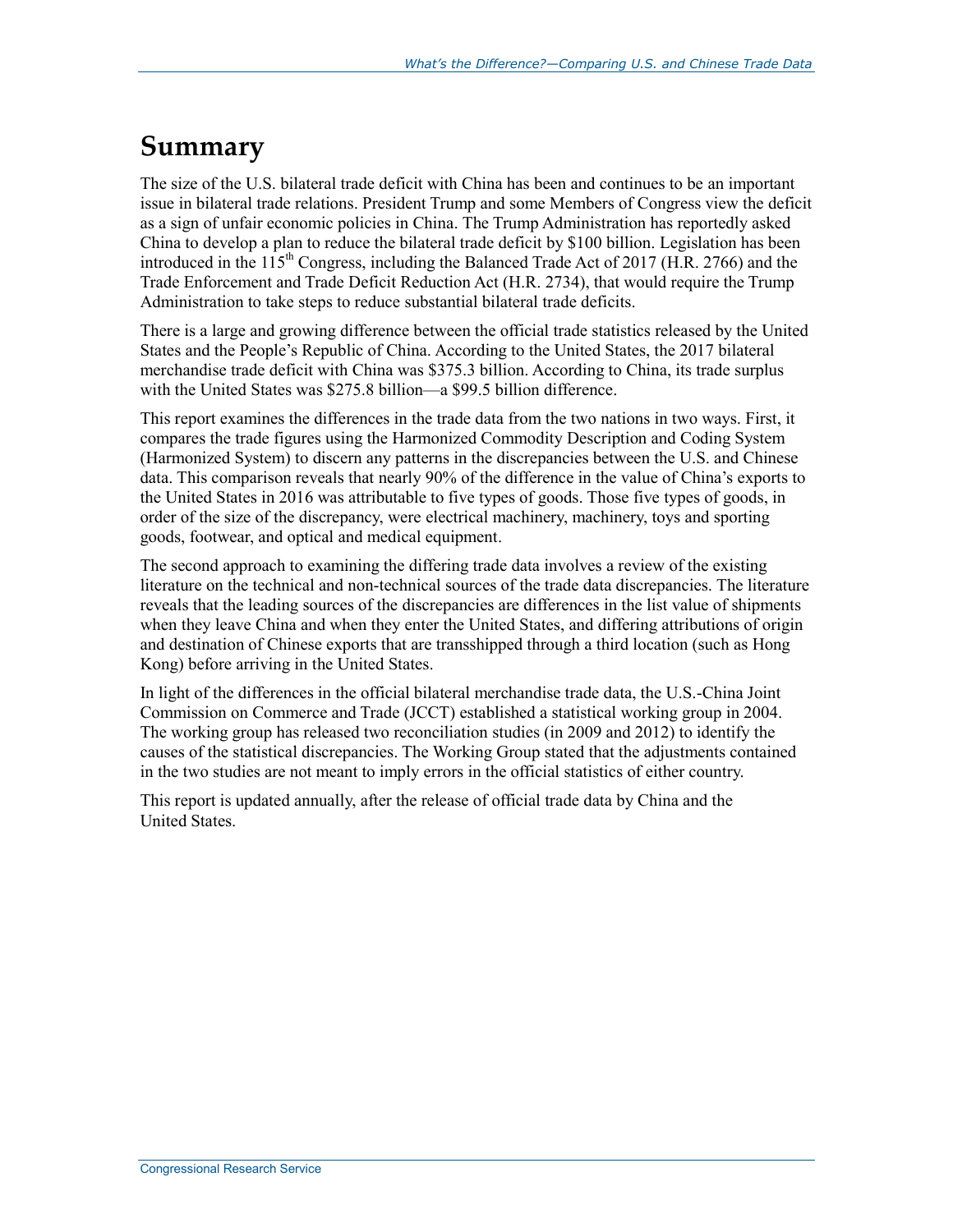### **Contents**

| <b>Technical Explanations</b>                                                     |  |
|-----------------------------------------------------------------------------------|--|
|                                                                                   |  |
|                                                                                   |  |
|                                                                                   |  |
|                                                                                   |  |
|                                                                                   |  |
|                                                                                   |  |
|                                                                                   |  |
|                                                                                   |  |
|                                                                                   |  |
|                                                                                   |  |
|                                                                                   |  |
| Selected Bibliography on the Differences Between U.S. and Chinese Bilateral Trade |  |
|                                                                                   |  |

### **Tables**

### Contacts

|--|--|--|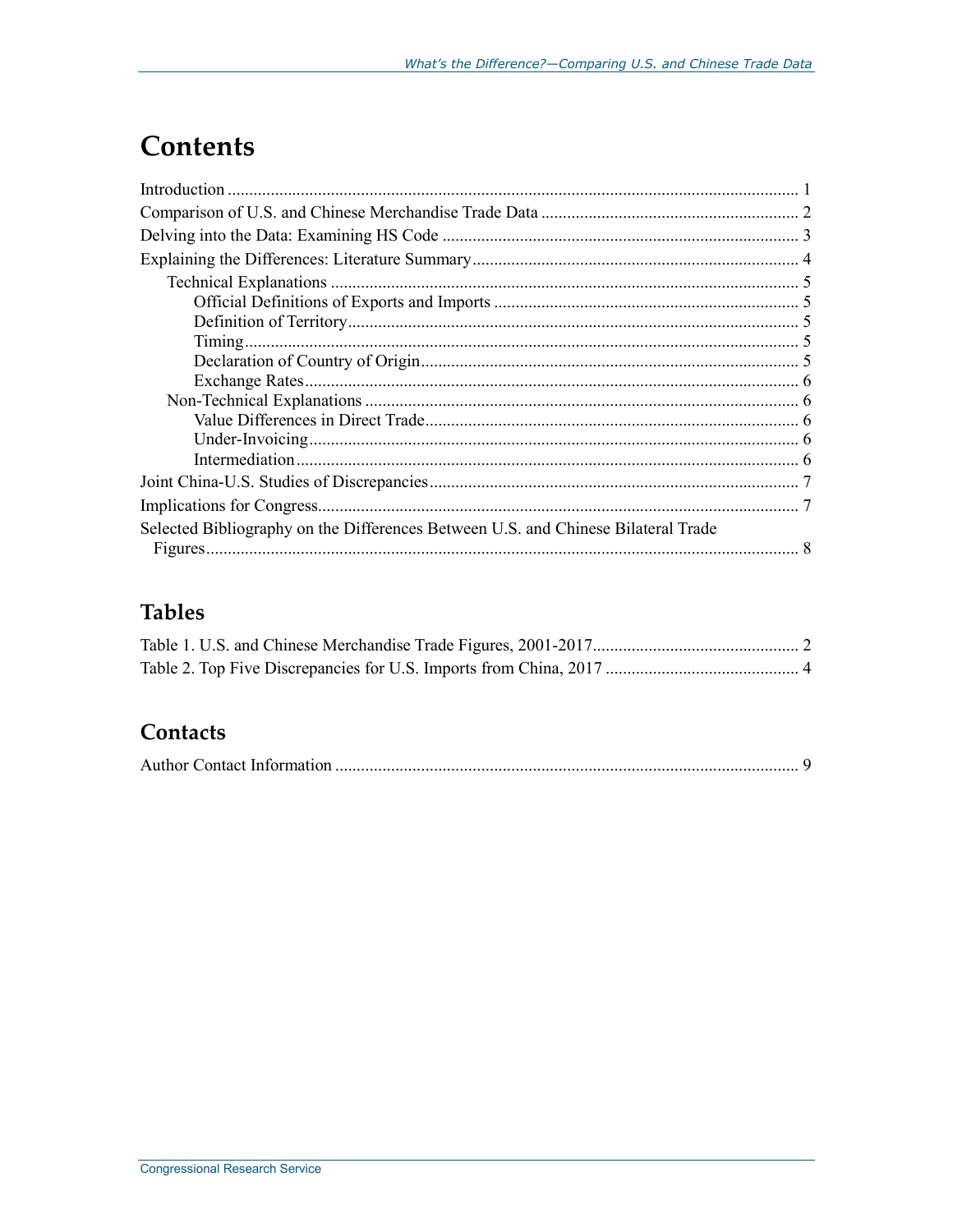### **Introduction**

The U.S. merchandise trade deficit with the People's Republic of China (China) remains a major source of bilateral tension.<sup>1</sup> Some Members of Congress and other U.S. government officials often point to the bilateral trade imbalance as evidence that China is not competing fairly in the global market.<sup>2</sup> On March 7, 2018, President Donald Trump tweeted that his administration had asked China "to develop a plan for year of a One Billion Dollar [sic] reduction in their massive Trade Deficit [sic] with the United States."<sup>3</sup> Administration officials reportedly clarified that the requested trade deficit reduction was actually \$100 billion. 4

On March 31, 2017, President Trump issued Executive Order 13786, which states:

Within 90 days of the date of this order, the Secretary of Commerce and the United States Trade Representative (USTR), in consultation with the Secretaries of State, the Treasury, Defense, Agriculture, and Homeland Security, and the heads of any other executive departments or agencies with relevant expertise, as determined by the Secretary of Commerce and the USTR, shall prepare and submit to the President an Omnibus Report on Significant Trade Deficits (Report).<sup>5</sup>

President Trump also issued Executive Order 13796, "Addressing Trade Agreement Violations and Abuses," on April 29, 2017, which, among other things, requires the Secretary of Commerce and the USTR to "conduct comprehensive performance reviews" of "all trade relations with countries governed by the rules of the World Trade Organization with which the United States does not have free trade agreements but with which the United States runs significant trade deficits in goods."<sup>6</sup> China is one such country.

Debate over this trade deficit is hampered by disagreement between the two countries on how large the deficit actually is. According to official U.S. figures, China has surpassed Canada as the largest supplier of U.S. imports, running up a bilateral merchandise trade surplus in 2017 of \$375.3 billion. However, according to official Chinese figures, China's trade surplus with the United States in 2017 was \$275.8 billion—\$99.5 billion less than the U.S. figure (see **[Table 1](#page-4-0)**).

U.S. trade deficits also have been an issue in proposed legislation addressing trade relations with nations with which the United States has a sizable trade deficit, such as China. The Balanced Trade Act of 2017 (H.R. 2766), for example, would require the President to "take the necessary steps to create a trading relationship with the country that would eliminate or substantially reduce that trade deficit" if the United States has a trade deficit of \$10 billion or more for three consecutive calendar years. The trade deficit referred to in the act is in goods and services. The Trade Enforcement and Trade Deficit Reduction Act (H.R. 2734) would require the Secretary of

<sup>&</sup>lt;sup>1</sup> Other trade issues also contribute to this bilateral tension. For more about U.S. trade relations with China in general, see CRS Report RL33536, *China-U.S. Trade Issues*.

<sup>&</sup>lt;sup>2</sup> Both China and the United States have substantial trade surpluses with some trading partners and trade deficits with other trading partners. Also, the phenomenon of significant difference in the trade figures between two trading partners is not uncommon. The size of the differential between China and the United States is particularly large.

<sup>3</sup> Aubree Eliza Weaver, "Trump Calls for \$1B Reduction in U.S.-China Trade Deficit," *Politico*, March 7, 2018.

<sup>4</sup> Lingling Wei, "U.S. Asks China for Plan to Reduce Trade Deficit by \$100 Billion," *Wall Street Journal*, March 8, 2018.

<sup>5</sup> Office of the President, "Omnibus Report on Significant Trade Deficits," 82 *Federal Register* 16721, March 31, 2017. As of mid-April 2018, the required report has not been submitted to the President.

<sup>6</sup> Executive Office of the President, "Addressing Trade Agreement Violations and Abuses," 82 *Federal Register* 20819, April 29, 2017.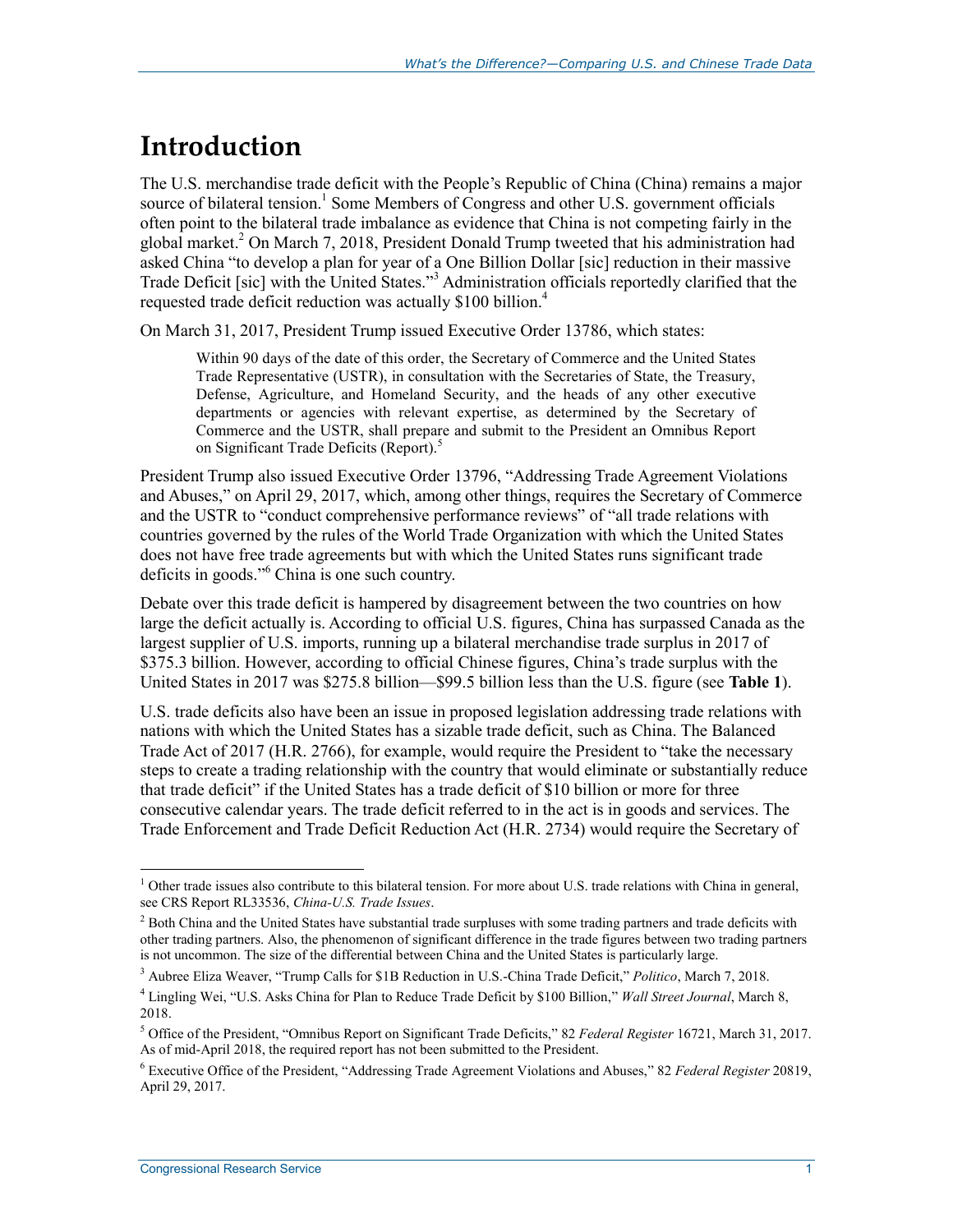Commerce to "identify each country from which the value of goods and services imported into the United States exceeds twice the value of goods and services that are products of the United States that are exported from the United States to that country." The act would also require U.S. Customs and Border Protection to bar the importation of products from any country that had been identified by the Secretary of Commerce for six consecutive months.

## **Comparison of U.S. and Chinese Merchandise Trade Data**

**[Table 1](#page-4-0)** lists the official trade statistics from the United States and China for the years 2001 to 2017, using official trade data.<sup>7</sup> From the U.S. perspective, its bilateral trade deficit with China more than quadrupled in value over the last 15 years, from just over \$83 billion in 2001 to over \$375 billion in 2017. However, from the Chinese view, its bilateral trade surplus with the United States increased nearly ten-fold, from about \$28 billion in 2001 to nearly \$276 billion in 2017.

<span id="page-4-0"></span>

|      | <b>U.S. Trade Figures</b>              |                                           |                         | <b>Chinese Trade Figures</b>                                    |                                                                      |                         |
|------|----------------------------------------|-------------------------------------------|-------------------------|-----------------------------------------------------------------|----------------------------------------------------------------------|-------------------------|
| Year | <b>Exports to</b><br>China<br>(F.A.S.) | <b>Imports</b><br>from<br>China<br>(C.V.) | Trade<br><b>Balance</b> | <b>Exports to</b><br><b>United</b><br><b>States</b><br>(F.O.B.) | <b>Imports</b><br>from<br><b>United</b><br><b>States</b><br>(C.I.F.) | Trade<br><b>Balance</b> |
| 2001 | 19.396                                 | 102.570                                   | $-83.174$               | 54.277                                                          | 26.204                                                               | 28.073                  |
| 2002 | 22.317                                 | 125.498                                   | $-103.181$              | 69.959                                                          | 27.228                                                               | 42.731                  |
| 2003 | 28.646                                 | 152.974                                   | $-124.328$              | 92.510                                                          | 33.883                                                               | 58.627                  |
| 2004 | 34.833                                 | 197.456                                   | $-162.623$              | 124.973                                                         | 44.653                                                               | 80.320                  |
| 2005 | 41.874                                 | 244.699                                   | $-202.825$              | 162.939                                                         | 48.735                                                               | 114.204                 |
| 2006 | 54.813                                 | 289.246                                   | $-234.433$              | 203.516                                                         | 59.222                                                               | 144.294                 |
| 2007 | 64.313                                 | 322.975                                   | $-258.662$              | 232.761                                                         | 69.861                                                               | 162.900                 |
| 2008 | 71.346                                 | 339.581                                   | $-268.235$              | 252.327                                                         | 81.486                                                               | 170.841                 |
| 2009 | 70.636                                 | 297.872                                   | $-227.236$              | 220.706                                                         | 77.433                                                               | 143.273                 |
| 2010 | 93.059                                 | 366.126                                   | $-273.067$              | 283.184                                                         | 101.310                                                              | 181.873                 |
| 2011 | 105.445                                | 400.632                                   | $-295.187$              | 324.300                                                         | 118.121                                                              | 206.180                 |
| 2012 | 111.855                                | 426.792                                   | $-314.937$              | 351.884                                                         | 127.755                                                              | 224.129                 |
| 2013 | 122.827                                | 441.621                                   | $-318.794$              | 368.349                                                         | 145.926                                                              | 222.423                 |
| 2014 | 124.747                                | 467.940                                   | $-343.193$              | 396.082                                                         | 159.036                                                              | 237.046                 |
| 2015 | 116.817                                | 484.371                                   | $-367.554$              | 409.648                                                         | 148.736                                                              | 260.912                 |

**Table 1. U.S. and Chinese Merchandise Trade Figures, 2001-2017**

(billion U.S. dollars)

<sup>7</sup> China values its exports using the "free on board," or F.O.B. method and its imports using the "cost, insurance, and freight," or C.I.F. method. The United States values its exports using the "free along side," or F.A.S. method and its imports using the "Customs value" method. The implications of the different evaluation methods are discussed later in the report.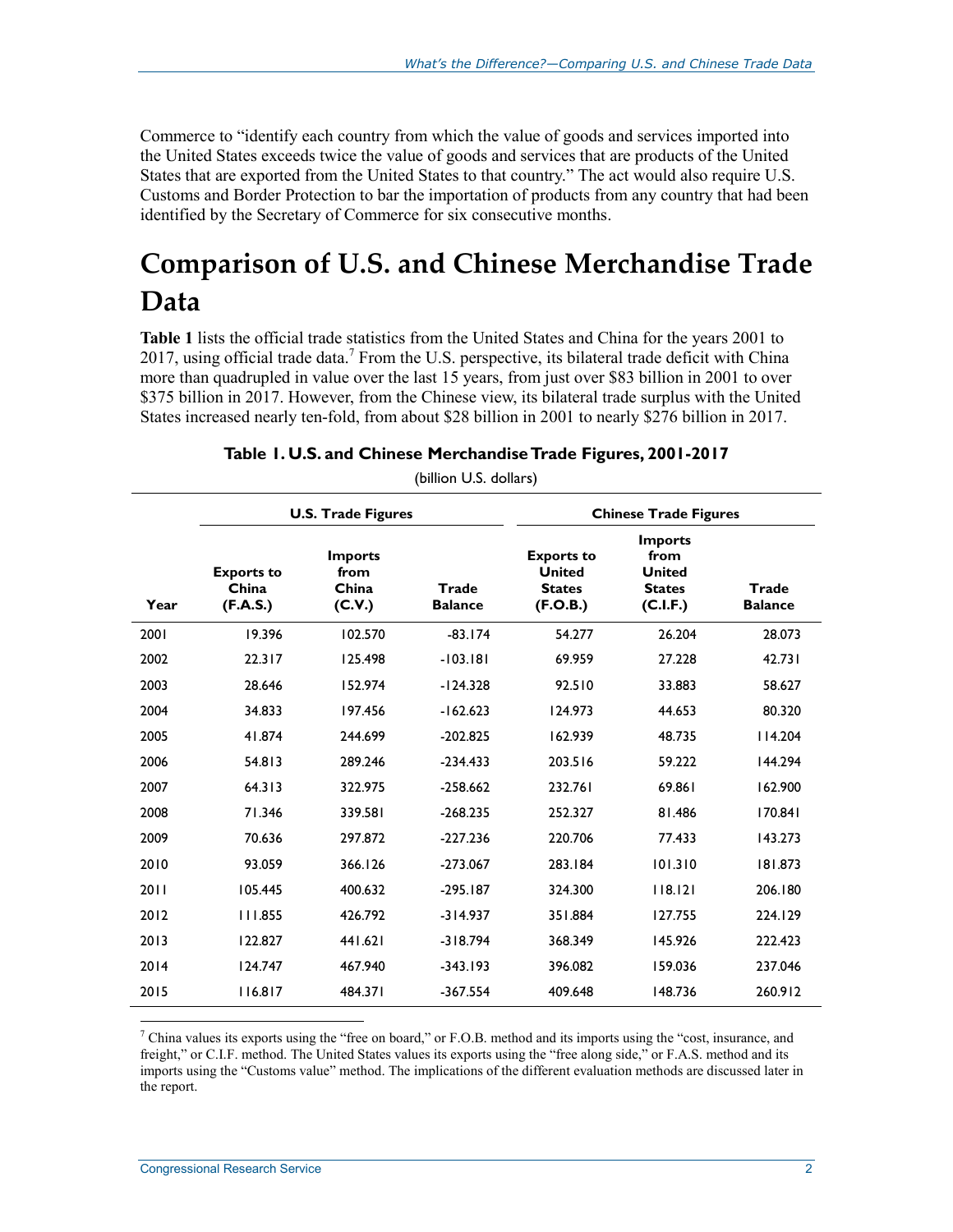|      | <b>U.S. Trade Figures</b>              |                                           |                         | <b>Chinese Trade Figures</b>                                    |                                                                      |                         |
|------|----------------------------------------|-------------------------------------------|-------------------------|-----------------------------------------------------------------|----------------------------------------------------------------------|-------------------------|
| Year | <b>Exports to</b><br>China<br>(F.A.S.) | <b>Imports</b><br>from<br>China<br>(C.V.) | Trade<br><b>Balance</b> | <b>Exports to</b><br><b>United</b><br><b>States</b><br>(F.O.B.) | <b>Imports</b><br>from<br><b>United</b><br><b>States</b><br>(C.I.F.) | Trade<br><b>Balance</b> |
| 2016 | 115.775                                | 462.813                                   | $-347.038$              | 388.617                                                         | 132.394                                                              | 256.223                 |
| 2017 | 130.370                                | 505.597                                   | $-375.227$              | 429.758                                                         | 153.943                                                              | 275.815                 |

**Source:** China's General Administration of Customs, U.S. Bureau of Economic Analysis (BEA).

**Note:** China values its exports using the "free on board," or F.O.B. method and its imports using the "cost, insurance, and freight," or C.I.F. method. The United States values its exports using the "free alongside," or F.A.S. method and its imports using the "Customs value" (C.V.) method.

**[Table 1](#page-4-0)** reveals that most of the discrepancy between the trade data from the two nations stems from significantly different figures for China's exports to the United States. While the difference between the U.S. and Chinese figures for U.S. exports to China was generally less than \$10 billion until 2011, China's figures for its exports to the United States differed by \$48.3 billion in 2001 and \$75.8 billion in 2017. However, the discrepancy between U.S. export and Chinese import figures for bilateral trade has been rising in recent years.

### **Delving into the Data: Examining HS Code**

The most widely used international system for classifying traded goods is the Harmonized Commodity Description and Coding System, commonly referred to as the Harmonized System or simply HS Code. Every product traded is classified into a 10-digit code. The first two digits of the product's code correspond to one of the 98 HS "chapters," that classify all goods in general categories. The U.S. International Trade Commission maintains the U.S. version of the HS Code, officially called the "Harmonized Tariff Schedule of the United States," or HTS. Since both the United States and China use the same HS chapters, it is possible to compare the trade data at this level.

**[Table 2](#page-6-0)** lists *in rank order* the top five HS chapters where the value of U.S. imports from China exceeds the value of Chinese exports to the United States for 2017. The top five HS chapters footwear (64), machinery (84), electrical machinery (85), optical and medical instruments (90), and toys and sporting goods (95)—account for more than 93% of the difference between the U.S. and Chinese figures for U.S. imports from China (or Chinese exports to the United States).

All five of these chapters also ranked high according to both countries in terms of their absolute value of trade. With the exception of optical and medical equipment, the other four were among the top five ranked chapters in terms of the value of imports from China, according to the United States, and accounted for 61.0% of the total value of imports in 2017. Three of the sources of discrepancies—electrical machinery, machinery, and toys and sporting goods—were among the top five sources of exports to the United States, according to China.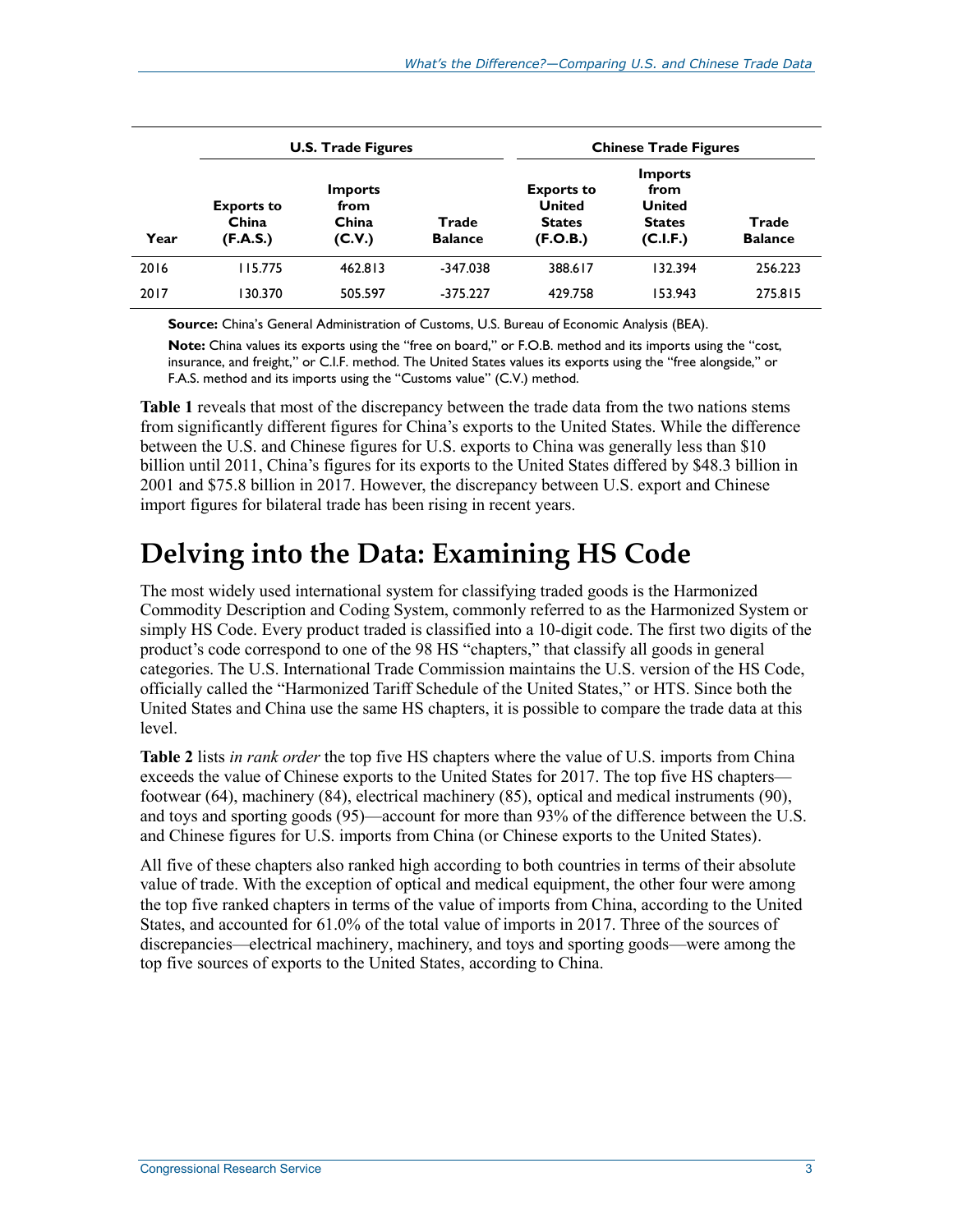<span id="page-6-0"></span>

|                                    | (billion dollars)                                                  |                                                                          |                   |
|------------------------------------|--------------------------------------------------------------------|--------------------------------------------------------------------------|-------------------|
| <b>HS Chapter</b>                  | <b>U.S. Imports</b><br>from China<br>(U.S. data,<br>using $C.V.$ ) | China's<br><b>Exports</b><br>to U.S.<br>(China data,<br>using $F.O.B.$ ) | <b>Difference</b> |
| Electrical Machinery (85)          | 146.997                                                            | 107.120                                                                  | 39.878            |
| Machinery (84)                     | 109.629                                                            | 91.429                                                                   | 18.200            |
| Toys and Sporting Goods (95)       | 25.524                                                             | 19.042                                                                   | 6.482             |
| Optical and Medical Equipment (90) | 11.958                                                             | 9.660                                                                    | 2.298             |
| Footwear (64)                      | 14.255                                                             | 12.037                                                                   | 2.219             |

**Source:** *Global Trade Atlas*, U.S. International Trade Commission.

In addition to those chapters for which the U.S. figure exceeded the Chinese figure in 2017, the Chinese export value for knit apparel (61) and woven apparel (62) was greater than the corresponding U.S. import value by \$1.719 billion and \$1.093 billion respectively.

On the other side of the trade equation, there were six chapters where China's imports exceeded U.S. exports by more than \$1 billion, and two chapters—mineral fuel and oil (27) and aircraft and spacecraft (88)—where U.S. exports exceeded Chinese imports by more than \$1 billion. China's officially reported imports from the United States of miscellaneous grains (12), plastic (39); machinery (84); electrical machinery (85); non-railway vehicles (87); and optical and medical equipment ( 90) were more than \$1 billion greater than the official U.S. exports to China.

On both sides of the trade balance equation, two of the greatest differences in the official trade statistics of the two nations occurred in the same HS chapters—machinery (84) and electrical machinery (85). The discrepancies between the official trade statistics for these two types of goods have been consistently large for flows in both directions since 2001, indicating a systemic difference in the evaluation of the bilateral trade of these goods.

## **Explaining the Differences: Literature Summary**

The question as to why China's official statistics (on trade flows) are routinely much lower in value than the official U.S. trade statistics has been and continues to be the subject of analysis by scholars, government officials, and other interested parties. The following is a short review of some of the key explanations provided in this literature, categorized into "technical" and "nontechnical" explanations. "Technical" explanations refer to procedural or administrative causes for the discrepancies; "non-technical" explanations include causes arising from non-procedural or non-administrative sources.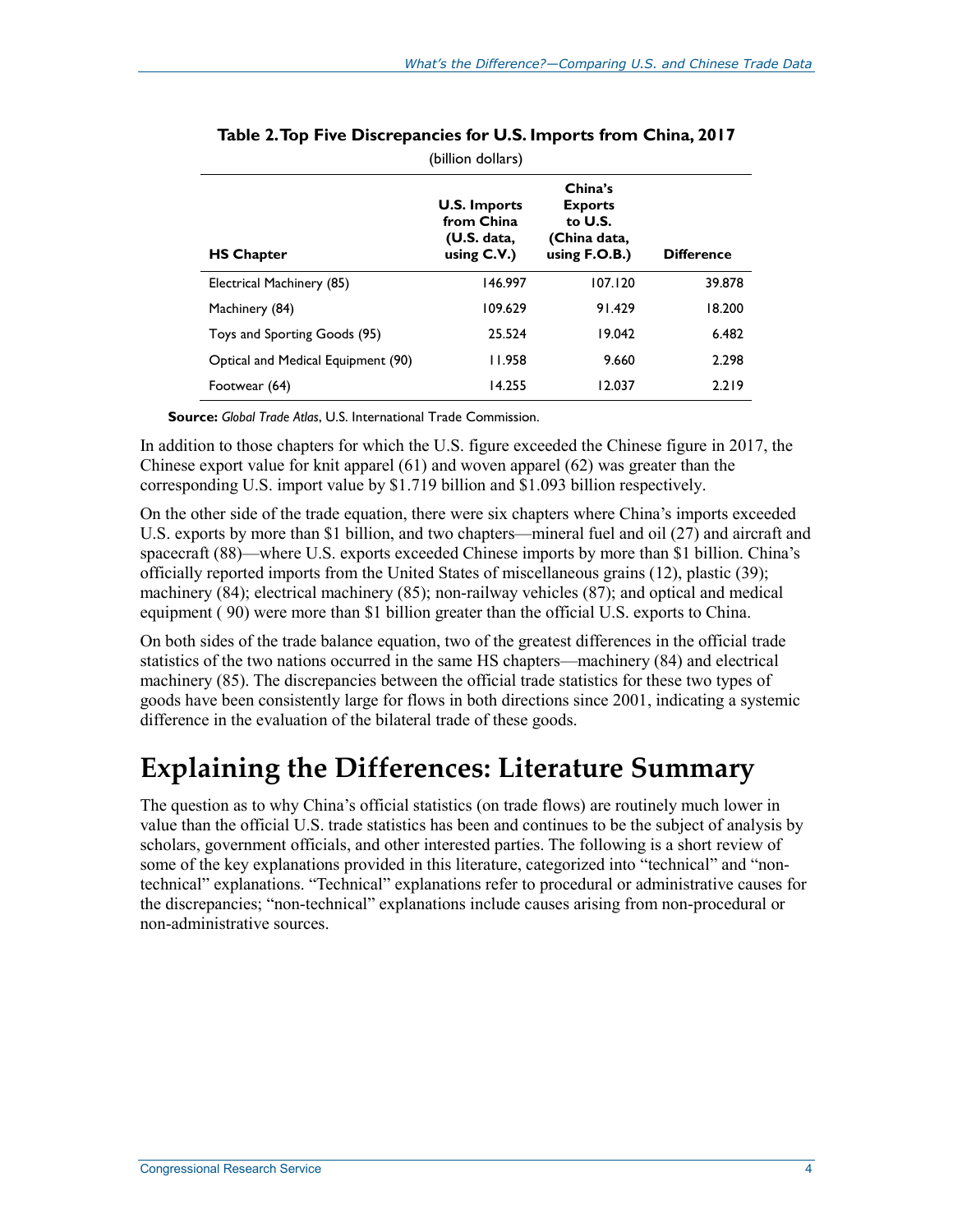### **Technical Explanations**

#### **Official Definitions of Exports and Imports**

In its official statistics, China evaluates exports using the more commonly used "free on board"  $(F.O.B.)$  terms, $^8$  and evaluates imports using "cost, insurance, and freight" (C.I.F.) terms. The United States, however, reports its exports using "free alongside" (F.A.S.) terms<sup>10</sup> and values imports using a customs definition.<sup>11</sup> As a result, official U.S. trade data place a lower value on both U.S. exports to China and imports from China than the official Chinese data. In addition, direct comparisons of the official U.S. and Chinese trade balances reported in the media are potentially misleading, because the goods trades are being evaluated using different methods. For more accurate direct comparisons, the trade data for both nations should be evaluated using the same terms. The use of F.O.B. for exports and C.I.F. for imports is a common, but not universal, international practice.<sup>12</sup>

#### **Definition of Territory**

The United States includes Puerto Rico and the U.S. Virgin Islands in its trade data; China does not. China treats Puerto Rico and the U.S. Virgin Islands as separate customs territories. According to most studies, this is a comparatively minor source of difference in the trade figures.

#### **Timing**

 $\overline{a}$ 

Because of the distance between China and the United States, it takes time between the export of the goods from China and their import in the United States. Goods in transit at the end of the year are counted as exports by China, but not as imports by the United States. However, the lag between shipments occurs at the beginning and the end of the year, thus minimizing the effect of timing on the overall trade balance difference.

#### **Declaration of Country of Origin**

The current practice of U.S. Customs is to rely on the declaration of the importer to determine the country of origin. Some analysts believe that importers are misidentifying a significant amount of imports as Chinese.

<sup>&</sup>lt;sup>8</sup> "Free on board" includes the cost of getting the goods to port and loading them onto the ship; sometimes also referred to as "freight on board."

<sup>&</sup>lt;sup>9</sup> The C.I.F. definition adds the cost of insurance and shipping (freight) to the value of the imported goods.

 $10$  Unlike F.O.B., F.A.S. does not include the costs of clearing the goods for export and loading the goods. As a result, the FAS value of a shipment is less than its FOB value.

<sup>&</sup>lt;sup>11</sup> The customs definition only includes the actual cost of the goods; it does not include the cost of insurance and freight. As a result the customs value of a shipment is less than its C.I.F. value. The U.S. Census Bureau does release import data using the C.I.F. definition, but like the Bureau of Economic Analysis, reports exports using the F.A.S. definition.

 $12$  The United Nations Department of Economic and Social Affairs Statistics Division, for example, recommends this practice. See "International Merchandise Trade Statistics: Concepts and Definitions," paragraph 116

<sup>(</sup>http://unstats.un.org/unsd/publication/SeriesM/SeriesM\_52rev2E.pdf). Several countries, however, do not follow this recommendation, according to the United Nations International Trade Statistics Knowledgebase (http://unstats.un.org/ unsd/tradekb/Knowledgebase/Trade-valuation).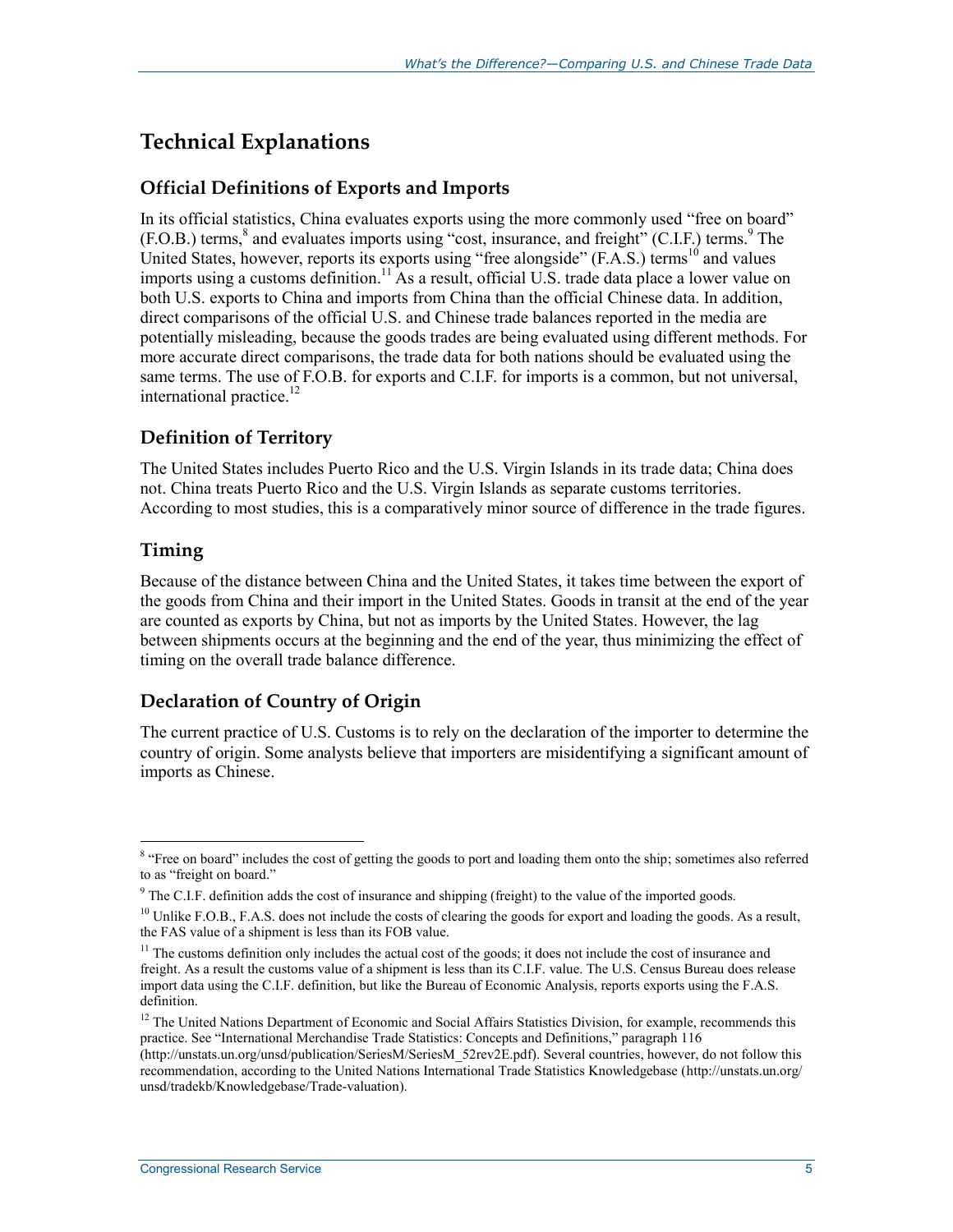#### **Exchange Rates**

Because China's currency, the renminbi (RMB), is allowed to fluctuate within a small range, the exchange rate between the renminbi and the U.S. dollar changes over time.<sup>13</sup> The value of a shipment may change between the date it leaves China and the date it arrives in the United States due to changes in the exchange rate. Although the renminbi has appreciated against the U.S. dollar over the last decade,<sup>14</sup> exchange rate changes are not considered a major factor in the discrepancy in the trade figures.

#### **Non-Technical Explanations**

#### **Value Differences in Direct Trade**

According to two joint China-U.S. studies (see "Joint China-[U.S. Studies of Discrepancies"](#page-9-0) below), about half of the merchandise trade discrepancy between U.S. imports from China and Chinese exports to the United States—or eastbound trade—is attributable to changes in the values of the export price in China and the import value in the United States for goods shipped directly between the two countries. Part of the difference may be caused by mid-shipment transfers in ownership resulting in the new owner adding a markup in the price. Another possible explanation is intentional under-invoicing of exports (see below).

#### **Under-Invoicing**

Some analysts believe that Chinese importers may intentionally under-value imports from the United States to lower the import tariff due on the shipment. In addition, some analysts believe that Chinese exporters may intentionally under-value exports to the United States to maximize their net proceeds overseas for various tax and regulatory reasons. More recently, bilateral trade figures may have been distorted by "phantom goods" shipments from China to the United States (and other locations) used to disguise attempts to move financial capital offshore.<sup>15</sup> Due to the "hidden nature" of under-invoicing, it is difficult to assess how much, if at all, this may be contributing to the differences in the trade data.

#### **Intermediation**

 $\overline{a}$ 

Although estimates vary, many analysts agree that a large portion of China's exports arrive in the United States via a third party. Hong Kong being the most commonly identified location.<sup>16</sup> The

<sup>&</sup>lt;sup>13</sup> Since June 2010, China has maintained what it calls a "managed floating exchange rate regime" that allows its currency to fluctuate within a restricted range on a daily basis. For a more detailed discussion of China's exchange rate policy, see CRS Report RS21625, *China's Currency Policy: An Analysis of the Economic Issues*, by Wayne M. Morrison and Marc Labonte.

<sup>&</sup>lt;sup>14</sup> The renminbi gradually appreciated against the U.S. dollar from January 2007 to August 2015. It has gradually depreciated since then, but remains 13.3% stronger as of March 31, 2017, than it was on January 4, 2007. For more information on the value of the renminbi relative to the U.S. dollar, see CRS Report RS22860, *East Asia's Foreign Exchange Rate Policies*, by Michael F. Martin.

<sup>15</sup> Enda Curran, "Phantom Goods Disguise Billions in China Illicit Money Flows," *Bloomberg*, March 8, 2016.

<sup>&</sup>lt;sup>16</sup> In a 2006 study, Fung, Lau and Xiong reduced the difference between the U.S. and Chinese trade deficit for 2005 from \$87.4 billion to \$26.5 billion by adjusting the trade data for Hong Kong re-exports. In a 2005 study, Tong estimated that adjustments for re-exports resulted in a \$22 billion reduction in the trade balance difference for 2003. In an August 2013 study, Hammer, Jones, and Wang calculated that intermediation by third countries other than Hong Kong accounted for much of the remaining differences between Chinese and U.S. trade statistics after adjustments were made for valuation systems. See selected bibliography at end of report for complete citations of these studies.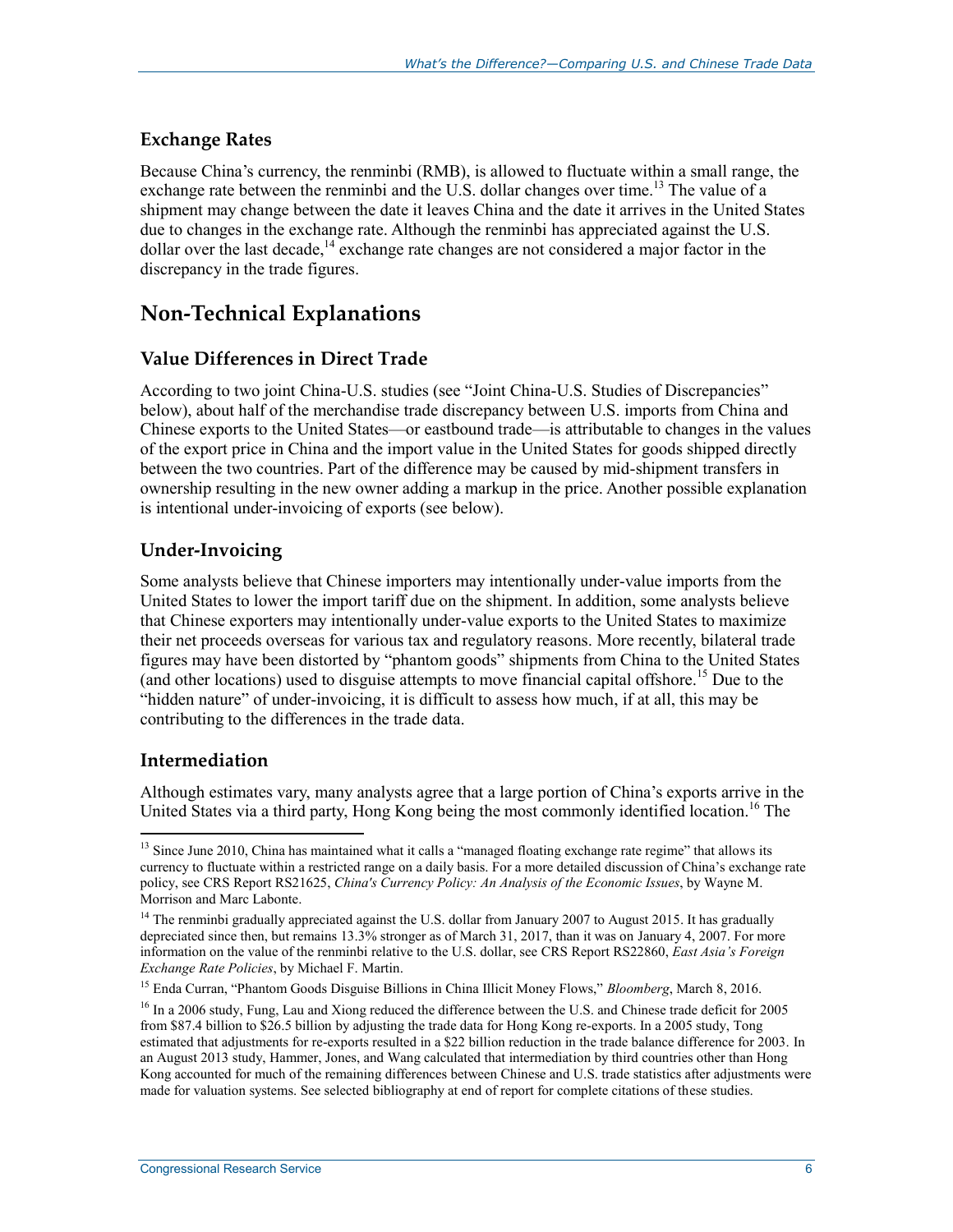intermediation of shipments raises two sources of discrepancies. First, the exporter from China may not know that the goods eventually will be shipped to the United States, and may therefore list the third party (e.g., Hong Kong) as its destination, but U.S. Customs may list the source of shipment as being China, based on U.S. laws and regulations. Second, the value of the shipment may change—with or without any actual change in the goods—between its arrival in and departure from the third location. The joint China-U.S. study of discrepancies in merchandise trade statistics determined that value differences account for about half of the differences between Chinese and U.S. trade statistics.

### <span id="page-9-0"></span>**Joint China-U.S. Studies of Discrepancies**

In April 2004, the  $15<sup>th</sup>$  JCCT established a statistical working group, with representatives of China's Ministry of Commerce and General Administration of Customs, and the U.S. Department of Commerce and Office of the USTR. The initial focus of the working group was to examine the "unusually large and growing statistical discrepancies in the bilateral merchandise trade data officially published by [the] two countries."<sup>17</sup> The Working Group subsequently decided to conduct a reconciliation study to determine the causes of the discrepancies. However, the Working Group stated that the results of the study were not intended to imply errors in either nation's statistical systems and/or methods of calculating official merchandise trade data.

Under the auspices of the U.S.-China Joint Commission on Commerce and Trade (JCCT), China's Ministry of Commerce and the U.S. Department of Commerce and Office of the U.S. Trade Representative (USTR) have conducted two studies to determine the causes of the statistical discrepancies in the official merchandise trade data reported by both nations. The first report was released in October 2009; the second in December 2012.

The main conclusions of the two studies are largely the same. The greatest discrepancy is in the "eastbound trade" data, which accounts for 80%-90% of the overall difference in annual trade balance. Roughly half of the "eastbound trade" data discrepancy can be attributed to goods that "leave China, enter the commerce of intermediate countries or regions, and then [are] re-exported to the United States."<sup>18</sup>

## **Implications for Congress**

The release of the official U.S. annual trade figures has been frequently followed by expressions of concern about the size of U.S. bilateral trade deficit with China. According to official U.S. trade figures, the bilateral trade deficit with China in 2017 was more than five times the size of the next largest bilateral trade deficit (Mexico, \$71.1 billion) and greater than the sum of the next eight largest bilateral trade deficits.<sup>19</sup>

China has not accepted the "accuracy" of the official U.S. figure for the Sino-U.S. trade balance for at least two decades. A 1997 White Paper issued by China's State Council, "On Sino-US Trade Balance," states, "Statistics and analyses prove it true that Sino-US trade has been in favour

<sup>17</sup> *Report of the Statistical Discrepancy of Merchandise Trade Between the United States and China*, Hangzhou, China, October 2009.

<sup>18</sup> Ibid.

<sup>&</sup>lt;sup>19</sup> The next eight largest bilateral trade deficits in 2017, in order, were Mexico—\$71.1 billion; Japan—\$68.8 billion; Germany—\$64.3 billion; Vietnam—\$38.3 billion; Ireland—\$38.1 billion; Italy—\$31.6 billion; Malaysia—\$24.6 billion; and India—\$22.9 billion.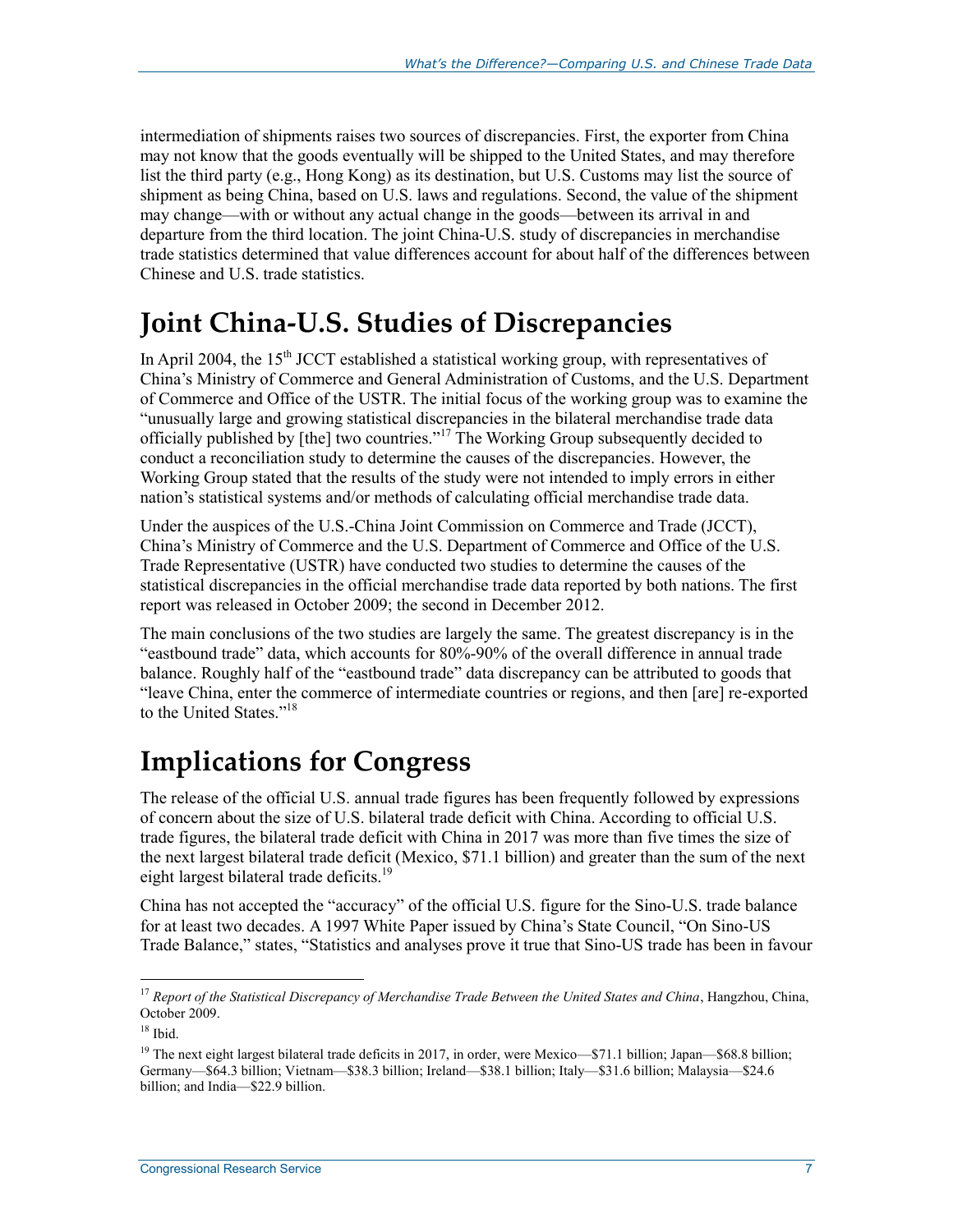of China in recent years, but it is obvious that the size of the US deficit has been largely exaggerated by the US side."<sup>20</sup> In 2007, China's Foreign Ministry spokeswoman, Jiang Yu, said, "imbalances in China-U.S. trade are an objective fact, but this is also related to the two sides' different statistical methods."<sup>21</sup>

Also, when considering means or actions designed to reduce the U.S. trade deficit with China, it is useful to know which goods are the main sources of discrepancies between Chinese and U.S. trade figures, and how important they are in the overall trade flow between the two nations, so that "trade remedies" may be better targeted at the perceived problem. According to this report, the main problems appear to be in the trade figures for electrical machinery, machinery, and toys and sporting goods.

For those causes of the differences resulting from data compilation—such as misidentification of value or country of origin of imports—Congress may choose through oversight or other means to encourage the responsible U.S. agency to examine and adjust its procedures for compiling trade data. In addition, Congress may decide to press or otherwise encourage China's customs services to conduct a similar review of its trade compilation procedures. In other cases, more detailed analysis of the trade data may be helpful in persuading China to amend or alter its laws, regulations, and policies pertaining to the import or export of goods to the United States.

## **Selected Bibliography on the Differences Between U.S. and Chinese Bilateral Trade Figures**

- "Accounting for Discrepancies in Bilateral Trade: The Case of China, Hong Kong, and the United States," by Michael J. Ferrantino and Zhi Wang, *China Economic Review*, vol. 19 (2008), pp. 502-520.
- *Adjusted Estimates of United States-China Bilateral Trade Balances—An Update*. K.C. Fung, Lawrence J. Lau and Yangyan Xiong. June 2006. Stanford Center for International Development, Working Paper No. 278.
- *Methodology of U.S.-China-Hong Kong Triangular Merchandise Trade Statistic Reconciliation*. Alexander Hammer, Lin Jones, and Zhi Wang. August 2013. Office of Economics Research Note, U.S. International Trade Commission, No. RN-2013-08A.
- *Report on the Statistical Discrepancy of Merchandise Trade Between the United States and China,* Report by the Joint Commission on Commerce and Trade Statistical Working Group, October 2009.
- *The Second Phase Report on the Statistical Discrepancy of Merchandise Trade between the United States and China*, Report by the Joint Commission on Commerce and Trade Statistical Working Group, December 2012.
- *Statistical Differences in Sino-US Trade Balance*. February 12, 2007. China Online. http://chinaculture.about.com/library/china/whitepaper/blstrade2.htm

<sup>20</sup> Information Office of the State Council of the People's Republic of China, *On Sino-US Trade Balance*, March 1997, http://www.chinaembassy.lt/eng/zt/zfbps/t125247.htm.

<sup>21</sup> *Washington Trade Daily*, February 16, 2007.